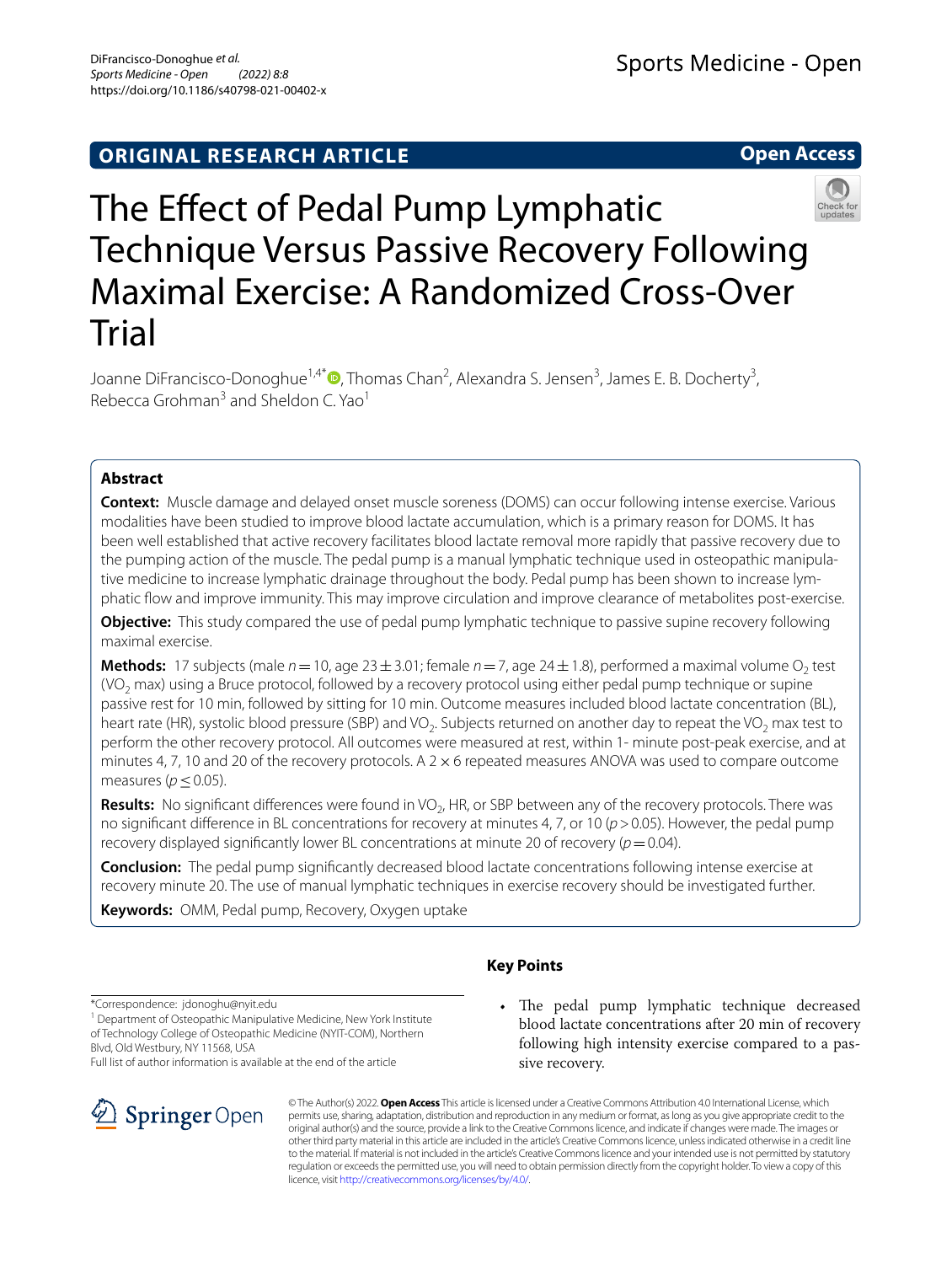- Performing the pedal pump at a high frequency of propulsions per minute and low force was more efective than passive recovery.
- Manual lymphatic techniques may offer a more practical treatment option than other alternative methods currently being used in sports medicine.

# **Introduction**

Skeletal muscle energy consumption increases dramatically when going from rest to intense exercise  $[1, 2]$  $[1, 2]$  $[1, 2]$  $[1, 2]$ . This high intensity exercise exceeds aerobic capacity and the ATP utilized for energy is derived from anaerobic metabolism. The anaerobic breakdown of glycogen leads to an accumulation of lactic acid. The byproduct of lactic acid is an excess of H<sup>−</sup> and lactate. The H<sup>−</sup> creates acidosis in the muscle and is a primary cause for reducing action potential and muscle fatigue [[2\]](#page-5-1). Accumulation of lactic acid can be in part the cause of both acute and delayed muscle pain and attenuated muscle strength in the recovery period  $[1, 2]$  $[1, 2]$  $[1, 2]$  $[1, 2]$ . This condition is called Delayed Onset Muscle Soreness (DOMS) [[3\]](#page-6-0). In athletes who participate in intense exercise, DOMS can be frequent and managed in a variety of ways. However, exercise intensity is relative to each individual, therefore DOMS can present itself in untrained populations or patients in physical therapy as well. Post exercise pain and decreases in muscle strength during the recovery period can be debilitating, afect performance and negatively impact athletes' and patients' lives and discourage future exercise.

Decreasing blood lactate levels following exercise is a primary marker of recovery [[3\]](#page-6-0). Active recovery methods (e.g. walking, biking) are more efective than passive recovery when trying to reduce blood lactate levels. This is in part due to the muscle pump mechanism that is promoted with active recovery  $[4, 5]$  $[4, 5]$  $[4, 5]$ . Venous-muscular pumps in the lower limb begin with the foot pump, followed by the calf pump that can be split into two leg pump locations. One is in the veins of the soleus muscle and the other is the popliteal pump ending in the popliteal vein. During rhythmic exercise, these lower leg pumping mechanism is a result of the muscle contracting and squeezing the blood out of the venous system back to the heart and prevent blood fowing back after each contraction decreasing venous pressure  $[6, 7]$  $[6, 7]$  $[6, 7]$  $[6, 7]$ . Hence, the cardiovascular system and lymphatic system operate together to increase oxygen to all cells and remove waste products, including blood lactate accumulation following intense activity. This is the theory. Many strategies are used currently to enhance recovery post exercise with very little scientifc evidence to demonstrate efectiveness.

Manual lymphatic drainage techniques (MLDTs) are interventions based on the theory of increasing lymphatic circulation thereby improving the removal of biochemical wastes and enhancing fluid dynamics  $[2]$  $[2]$ . The term lymphatic pump was invented by Earl Miller, D.O. to describe what was formerly known in osteopathic medicine as the thoracic pump technique [[8\]](#page-6-5). Osteopathic manipulative therapy has several MLDTs dedicated to enhancing lymphatic flow and circulation through the lymphatic system  $[8, 9]$  $[8, 9]$  $[8, 9]$  $[8, 9]$  $[8, 9]$ . The pumping vertical rhythmic motion in the supine position increases blood vessel dilatation, increases blood flow, thus increases the metabolism of by-products and waste. MLDTs have been used in a variety of diseased populations that have difficulty with waste removal, such as chronic obstructive pulmonary disease, pneumonia or to assist with wound care [[9,](#page-6-6) [10\]](#page-6-7). It has not been examined whether MLDTs can help improve recovery after intense exercise faster than previously recognized methods. If efective, this technique may be used as a novel recovery method following intense exercise or therapy.

The primary aim of this study was to examine the pedal pump technique and its efect on acute blood lactate concentrations following maximal exercise compared with passive recovery. Secondarily, this study will examine the effect of the pedal pump technique on acute heart rate (HR), blood pressure (BP) and oxygen consumption  $(VO<sub>2</sub>)$  recovery following maximal exercise compared with passive recovery.

We hypothesize that the pedal pump procedure will enhance lymphatic fow during recovery and will produce a more efficient clearance of blood lactate as compared to passive recovery.

#### **Methods**

# **Study Design and Participants**

This study was approved by the New York Institute of Technology (NYIT) Internal Review Board. Subjects were recruited via fyers posted on campus at NYIT. All participants read and signed an informed consent prior to participation in the study. All testing was conducted at the NYIT College of Osteopathic Medicine (Old Westbury, NY) Center for Sports Medicine. This study was performed in accordance with the standards of ethics outlined in the Declaration of Helsinki.

This was a randomized cross-over design experiment that enrolled 20 physically active college students who exercised at least 4 times a week. Three participants did not complete the second trial and were not used in data analysis. Seven women (age  $24 \pm 0.95$ ) with a body mass index (BMI) of  $23 \pm 3.01$  and 10 males (age  $24 \pm 1.8$ ) with a BMI of  $24 \pm 1.8$  completed the study (Fig. [1\)](#page-2-0). All participants were in good self-reported health and were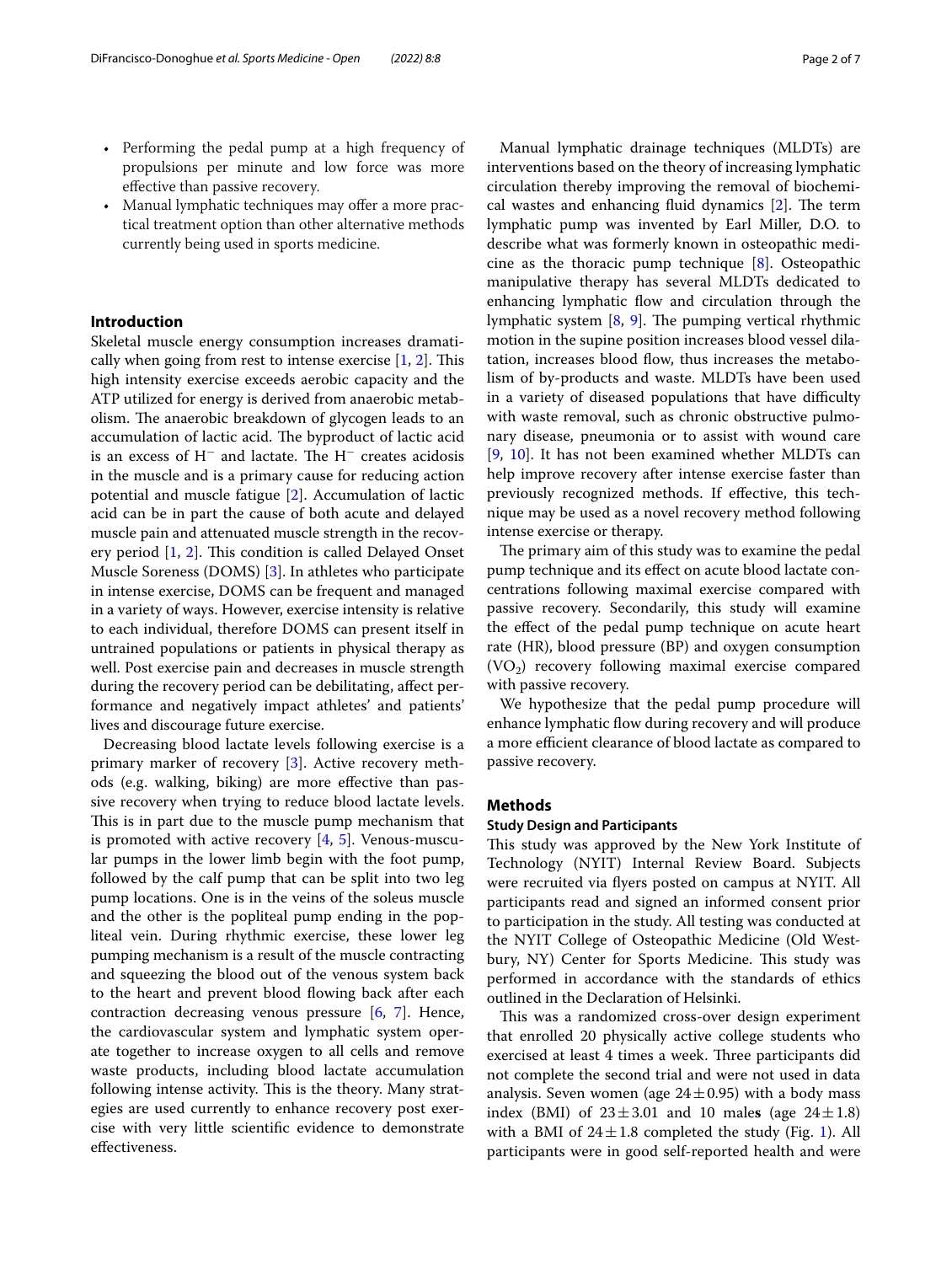

<span id="page-2-0"></span>administered The Physical Activity Readiness Questionnaire (Par-Q) [\[11\]](#page-6-8) screen test to assess exercise risk factors. If someone answered yes to any question they were excluded from the study. A power analysis was performed to determine the required sample size. To yield a minimum 0.80 power with an alpha level set at 0.05 would require enrolling at least 14 participants [[5\]](#page-6-2).

#### **Exercise Testing**

Participants performed a Bruce Protocol graded treadmill exercise test on two separate occasions. This test consists of a maximum of fve 3-min stages on a treadmill [[12,](#page-6-9) [13](#page-6-10)]. Participants rested supine for 15 min prior to treadmill testing. Resting physiological measures included heart rate (HR), Blood pressure (BP), Oxygen consumption  $(VO<sub>2</sub>)$  and blood lactate (BL). The criteria set for peak exercise was any of the following: (1) age-adjusted maximal heart rate attained; (2) a plateau of oxygen uptake was attained; (3) if the subject was unable to maintain the pace of the treadmill; (4) a Respiratory Exchange Ratio (RER) of over 1.3 and/or a plateau in ventilation (Ve)  $[11]$  $[11]$ . Additionally, the American College of Sports Medicine (ACSM) guidelines for terminating exercise testing were followed [[11\]](#page-6-8). Participants were verbally encouraged to continue during exercise. All physiological measures were recorded at rest, within 1 min post- peak exercise, and at recovery minutes 4, 7, 10, and 20 post exercise.

#### **Physiological Parameters**

Testing was performed on a COSMED® CPET metabolic cart (COSMED USA Inc. Concord, CA). Heart rate was recorded using a heart rate strap that synced with the COSMED unit. Blood pressure (BP) was measured manually by an experienced clinician (exercise physiologist or physician) using an upright mercury sphygmomanometer unit (W.A. Baumanometer Co. Inc. Copiague, NY, USA). Capillary blood lactate samples were analyzed by the Accutrend® Plus Ltd portable lactate analyzer system (F. Hofmann-La Roche, Switzerland). Outcome measures of  $VO_2$ ,  $VCO_2$ , RER, and Ve were recorded at 1-min intervals throughout testing and recovery as measured by the COSMED unit. Outcome variables that were measured at rest, peak exercise, and recovery minutes 4, 7, 10 and 20 min included HR,  $VO_2$ , BP, and BL.

All participants were randomly assigned using an online program (Research Randomizer [www.rando](http://www.randomizer.org) [mizer.org\)](http://www.randomizer.org) to perform either supine passive recovery on the frst visit or supine lymphatic pump on the frst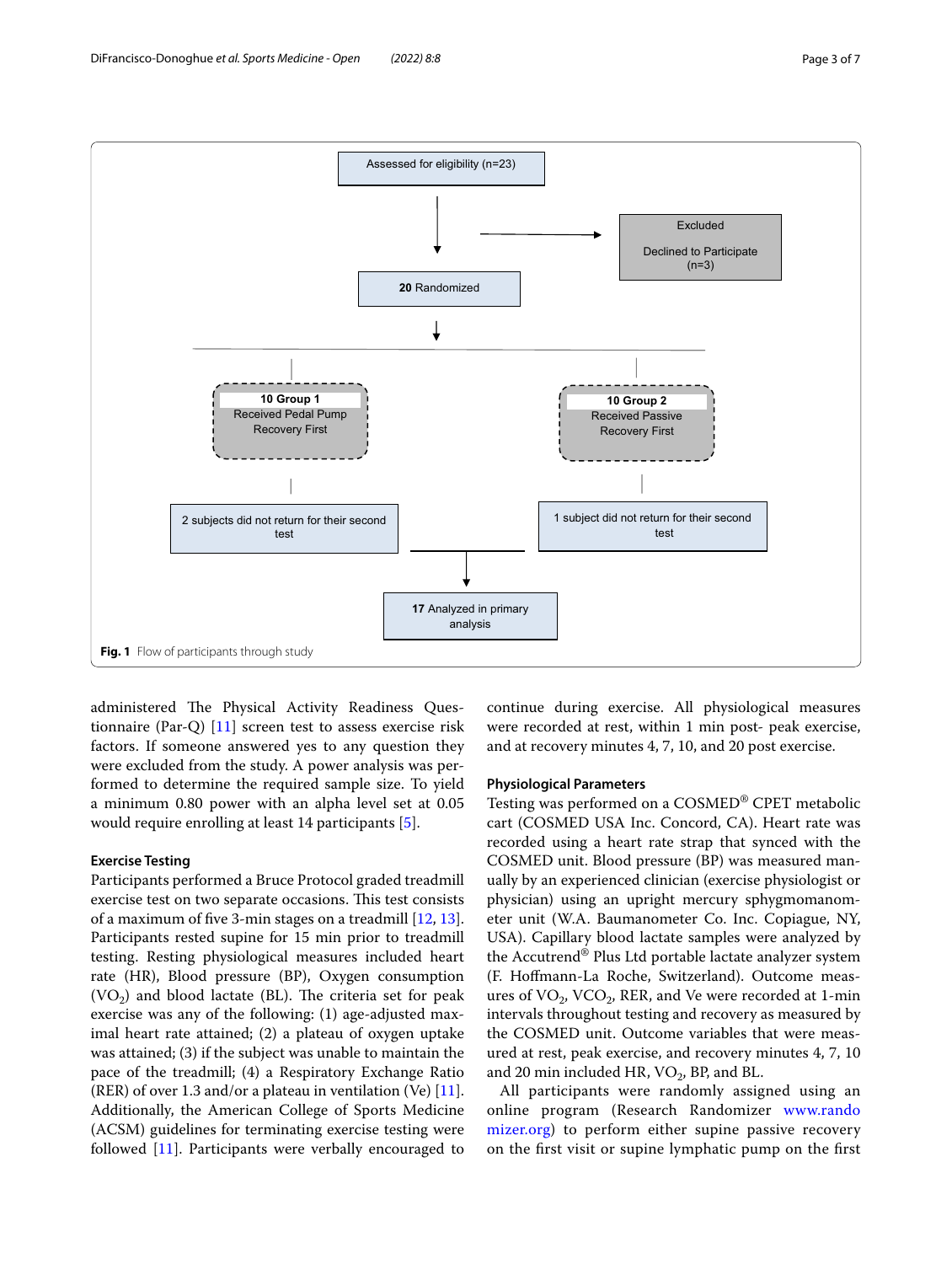visit. A minimum of 5 days was required between exercise testing days with a maximum of 10 days between testing days.

#### **Passive Recovery**

When the subject attained peak exercise according the protocol (or to the same parameters as the previous test), the treadmill was brought down from the incline and speed was reduced and all outcome measures were taken within 1 min post peak exercise. The subject was the placed in a supine position for 10 min still wearing the metabolic mask. Outcome measures were taken at minute 4, minute 7, and at the 10-min marker post peak exercise. Following 10 min of lying supine, the subject sat upright in a chair to continue to recover for another 10 min. At minute 20 following peak exercise all outcome measures were taken.

## **Pedal Pump Recovery**

When the subject attained peak exercise according the protocol (or to the same parameters as the previous test), the treadmill was brought down from the incline and speed was reduced and all outcome measures were taken within 1 min of peak exercise. The subject was the placed in a supine position and the pedal pump technique was performed for 10 min while still wearing the metabolic mask. To standardize the intervention, the pedal pump was performed using Tekscan F-scan system (Tekscan, Inc.® South Boston, MA, USA) to measure the amount of force being applied. The average force applied was  $12.8 \pm 1.7$  lbs. and a metronome was set to 120 cycles/minute to match parameters done in a pilot study using a whole body periodic acceleration  $[14, 15]$  $[14, 15]$  $[14, 15]$  $[14, 15]$ . The Tekscan pads were placed on the bottom of the participants feet while the physicians applied the pumping technique (Fig. [2\)](#page-3-0). Outcome measures were taken at minute 4, minute 7, and at the 10-min mark post peak exercise. Following 10 min of supine pedal pump, the subject was sat upright in a chair to continue recovery for another 10 min. At minute 20 following peak exercise all outcome measures were taken.

# **Data Analysis**

A repeated measures ANOVA was used over time to compare all outcome measures (HR, BP,  $VO<sub>2</sub>$ , BL). Signifcant results from the ANOVA were further examined with a Bonferroni's post hoc test. Statistical significance was set at  $p < 0.05$ . All data is presented as mean and standard deviation (SD).



**Fig. 2** F-scan system to measure force

## <span id="page-3-0"></span>**Results**

The mean force applied to each subject during the pedal pump recovery arm was  $12.8 \pm 1.7$  lbs. with an approximate rate of 120 propulsions per minute.

#### **Primary Outcome**

Our primary outcome was BL. There was no difference within subjects at baseline for BL between conditions  $(2.0 \pm 1.1 \text{ mmol vs } 2.3 \pm 1.7 \text{ mmol}; p = 0.6)$ . No changes were found in BL levels during recovery between pedal pump condition and resting condition at minute 1  $(9.5 \pm 3.8 \text{ mmol vs } 10.5 \pm 2.5 \text{ mmol}; p=0.5)$ , minute 4,  $(9.8 \pm 4.5 \text{ mmol vs } 9.8 \pm 3.2 \text{ mmol; } p=0.6)$ , minute 7,  $(2.0 \pm 1.1 \text{ mmol vs } 2.3 \pm 1.7 \text{ mmol}; p=0.07)$ , or minute 10  $(2.0 \pm 1.1 \text{ mmol vs } 2.3 \pm 1.7 \text{ mmol}; p = 0.5)$ . However, there was signifcant diferences in BL at minute 20 between conditions (pedal pump  $(4.7 \pm 1.2 \text{ mmol})$ , passive  $(6.3 \pm 1.7 \text{ mmol}; p = 0.04)$ .

### **Secondary Outcomes**

All subjects attained the same duration of exercise on both testing days and there were no signifcant differences in any outcome measures within subject at baseline or at peak exercise HR, SBP,  $VO<sub>2</sub>$  or BL) when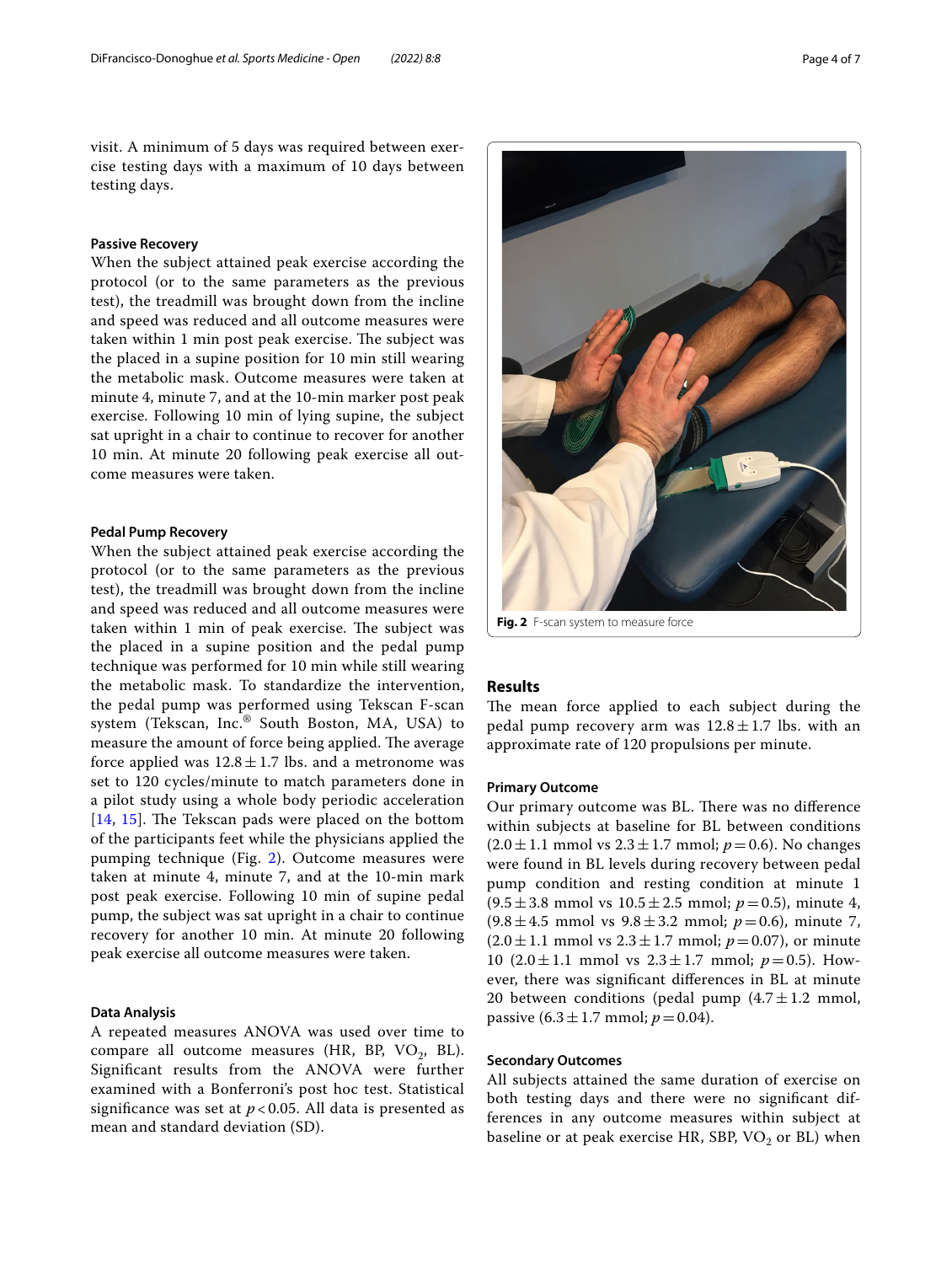

<span id="page-4-0"></span>comparing the two days, these values are presented in Fig. [3.](#page-4-0)

There were no changes found in any secondary outcome measures at rest, peak exercise, and at minutes 1, 4, 7, 10 (HR, SBP,  $VO_2$ ,  $p > 0.05$ ).

#### **Discussion**

The aim of this study was to compare the pedal pump technique to passive recovery following maximal exercise testing. The results showed that at minute 20 following peak exercise, the pedal pump resulted in signifcantly lower blood lactate levels with no changes in exercise markers in recovery in HR, SBP, and  $VO<sub>2</sub>$  between the two methods.

Blood lactate build up is the leading cause of fatigue during exercise. The increase in BL accumulation increases H<sup>−</sup> production. This in turn reduces action potential which decreases calcium secretion from the sarcoplasma and muscle activity [\[16](#page-6-13)]. Peak lactate concentrations may occur at various times following post exercise. This is influenced by the intensity of the exercise, the muscle's involved and the duration of the activity [[5,](#page-6-2) [17](#page-6-14), [18\]](#page-6-15). Blood lactate recovery in trained individuals declines linearly following peak concentrations. Typically peak blood lactate concentrations is seen between minute 1 and minute 5 of recovery, at which time lactate

clearance may begin [[17\]](#page-6-14). In order to determine the duration it takes to return to baseline BL concentrations is dependent upon the level of ftness of each individual, genetics, and recovery method. The net rate of blood lactate removal is dependent upon the recovery method. Based on previous literature, the average clearance rate of plasma blood lactate during inactive recovery following peak exercise is approximately .30 mmol/L·min [\[19](#page-6-16)]. Although it has been shown that active recovery is more efective in blood lactate removal than passive recovery, passive recovery has shown to improve HR and Excess Post Oxygen Consumption (EPOC) more rapid than active recovery following high intensity exercise [[5,](#page-6-2) [20](#page-6-17)]. Although a more rapid HR and EPOC recovery is ideal for a recovering athlete, dissipating blood lactate during early recovery is important to prevent delayed DOMS [[3\]](#page-6-0). In certain circumstances, DOMS can be described as a mild form of rhabdomyolysis. Rhabdomyolysis refers to the disintegration of striated muscle which results in the release of muscular cell constituents into the extracellular fuid and circulation. Exertional rhabdomyolysis is occasionally seen after strenuous exercise.

Passive recovery in a supine position has nearly zero venous pressure due to the decreased force of gravity. However, when in a standing or sitting position hydrostatic pressure is increased as a result of gravity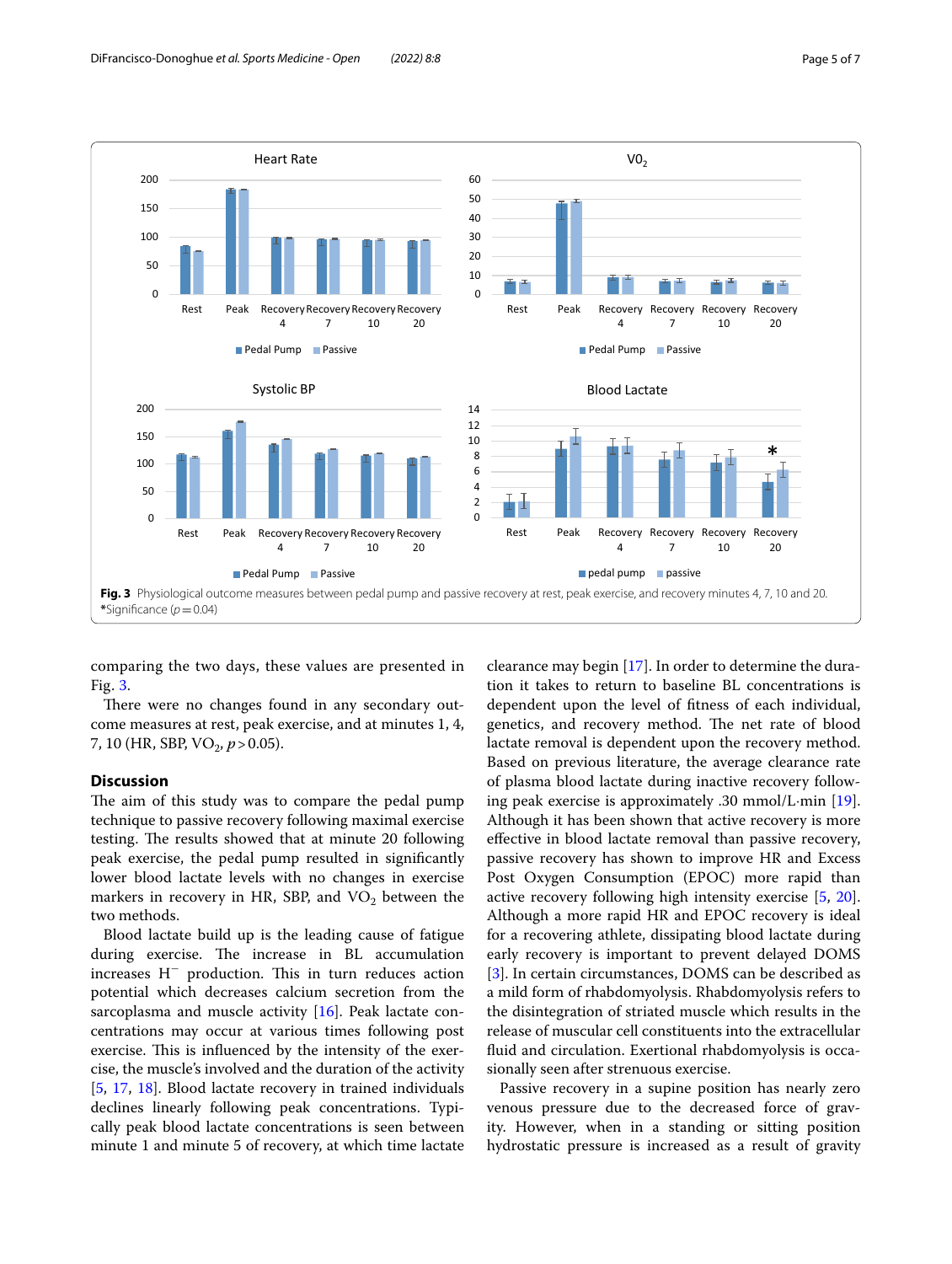Throughout active recovery there is an increase in blood flow and lymphatic pumping due the veno-muscular pumping mechanism, which allows for lower venous pressure following each rhythmic muscular contraction that pushes blood in the direction of the heart against gravity when upright  $[6, 7]$  $[6, 7]$  $[6, 7]$  $[6, 7]$  $[6, 7]$ . By increasing blood flow to the muscles and systemic blood flow, lactic acid metabolism is increased via oxidation and gluconeogenesis [\[21](#page-6-18)].

Other methods to reduce blood lactate accumulation and DOMS that are frequent in athletes are compression garments, massage, or cryotherapy  $[1, 22, 23]$  $[1, 22, 23]$  $[1, 22, 23]$  $[1, 22, 23]$  $[1, 22, 23]$  $[1, 22, 23]$ . There is some evidence that cold water immersion or cryotherapy can reduce DOMS when compared to passive methods, however, there is insufficient evidence comparing it to other methods  $[24, 25]$  $[24, 25]$  $[24, 25]$ . These methods can also be impractical, costly, and unpleasant for the participant. Cold water submersion typically involves the subject being submerged to waist level, but some research has explored submersion as high as the sternum or shoulders. This method commonly uses temperatures between 10 and 15 °C with a submersion time that can range from 5 to 25 min in intermittent bouts of submersion. Most research has explored treatment duration approximately for 12 min [[25\]](#page-6-22).

There were limitations to this study that included failure to follow up with our subjects to objectively collect data to observe fatigue or soreness 24 or 48 h post testing as well as collecting subject feedback after each method of recovery.

This study has several implications. First, it investigated the average force that is applied by multiple investigators who are trained in performing the lymphatic pump technique. To date there are no qualitative data suggested to perform this technique. Franzini et al. suggests a low velocity moderate amplitude of force, at approximately a rate of 120 propulsions per minute for two minutes [\[15](#page-6-12)]. A metronome was set to 120 cycles/minute to match Franzini's suggestions and the parameters done in a pilot study using a whole body periodic acceleration [[14,](#page-6-11) [15](#page-6-12)]. To our knowledge this is the frst time force while performing the pedal pump was captured quantitatively to ofer an efective replication of the methods. Secondly, this is the frst time this specifc lymphatic pumping technique was observed in an exercise recovery capacity. Future investigation into lymphatic pumping techniques may offer a more practical treatment option than other alternative methods currently being used.

# **Conclusions**

The results from this project demonstrate that the pedal pump technique at a standardized force and frequency signifcantly reduced blood lactate accumulation 20 min post maximal exercise testing as compared

to passive recovery. The effectiveness of MLDTs to improve lymphatic function, especially in the area of sports medicine warrants further investigation.

#### **Acknowledgements**

We would like to thank the NYIT-COM Center for Sports Medicine for their assistance with this project.

#### **Authors' contributions**

JD-D, TC, ASJ, JD, RG, SCY all contributed to conception, design, acquisition of data, and analysis/interpretation of data; JD-D, TC, ASJ, JD, RG, SCY contributed to drafting the article and revising and editing it for important intellectual content; JD-D, TC, ASJ, JD, RG, and SCY gave fnal approval of the version of the article to be published; and JD-D, TC, ASJ, JD, RG, SCY agree to be accountable for all aspects of the work in ensuring that questions related to the accuracy or integrity of any part of the work are appropriately investigated and resolved. All authors read and approved the fnal manuscript.

#### **Author's information**

Joanne DiFrancisco-Donoghue is the Director of Clinical Research at NYIT-COM and is an ACSM Clinical Exercise Physiologist and a Ph.D. who has been working with the NYIT Osteopathic Medicine Department for over 10 years to help bridge the gap between osteopathic principles and how these principles may be applied to sports medicine. Very little research is known on the application of specifc osteopathic procedures and how they can be utilized in athletes.

**Sheldon Yao** is the Chair of the NYIT Osteopathic Medicine Department and is one of the top published osteopathic physicians. His expertise in osteopathic medicine and procedures aided the foundation for the protocol that was conducted in this study and how it was applied.

#### **Funding**

There was no fnancial support for this study.

#### **Availability of data and materials**

Data available upon request.

#### **Declarations**

#### **Ethics approval and consent to participate**

This study was approved by the New York Institute of Technology IRB, and all subjects gave written consent to participate.

#### **Consent for publication**

Not applicable.

#### **Competing interests**

There are no competing interests for any of the listed authors.

#### **Author details**

<sup>1</sup> Department of Osteopathic Manipulative Medicine, New York Institute of Technology College of Osteopathic Medicine (NYIT-COM), Northern Blvd, Old Westbury, NY 11568, USA. <sup>2</sup> Department of Clinical Specialties, NYIT-COM, Old Westbury, NY, USA. <sup>3</sup> NYIT-COM Osteopathic Medical Student, Old Westbury, NY, USA. <sup>4</sup>NYIT-COM Center for Sports Medicine, Old Westbury, NY, USA.

#### Received: 17 September 2021 Accepted: 21 December 2021 Published online: 15 January 2022

#### **References**

- <span id="page-5-0"></span>Torres R, Ribeiro F, Alberto Duarte J, Cabri JMH. Evidence of the physiotherapeutic interventions used currently after exercise-induced muscle damage: systematic review and meta-analysis. Phys Ther Sport. 2012;13(2):101–14.
- <span id="page-5-1"></span>2. Robergs RA, Ghiasvand F, Parker D. Biochemistry of exercise-induced metabolic acidosis. Am J Physiol Regul Integr Comp Physiol. 2004;287(3):R502–16.